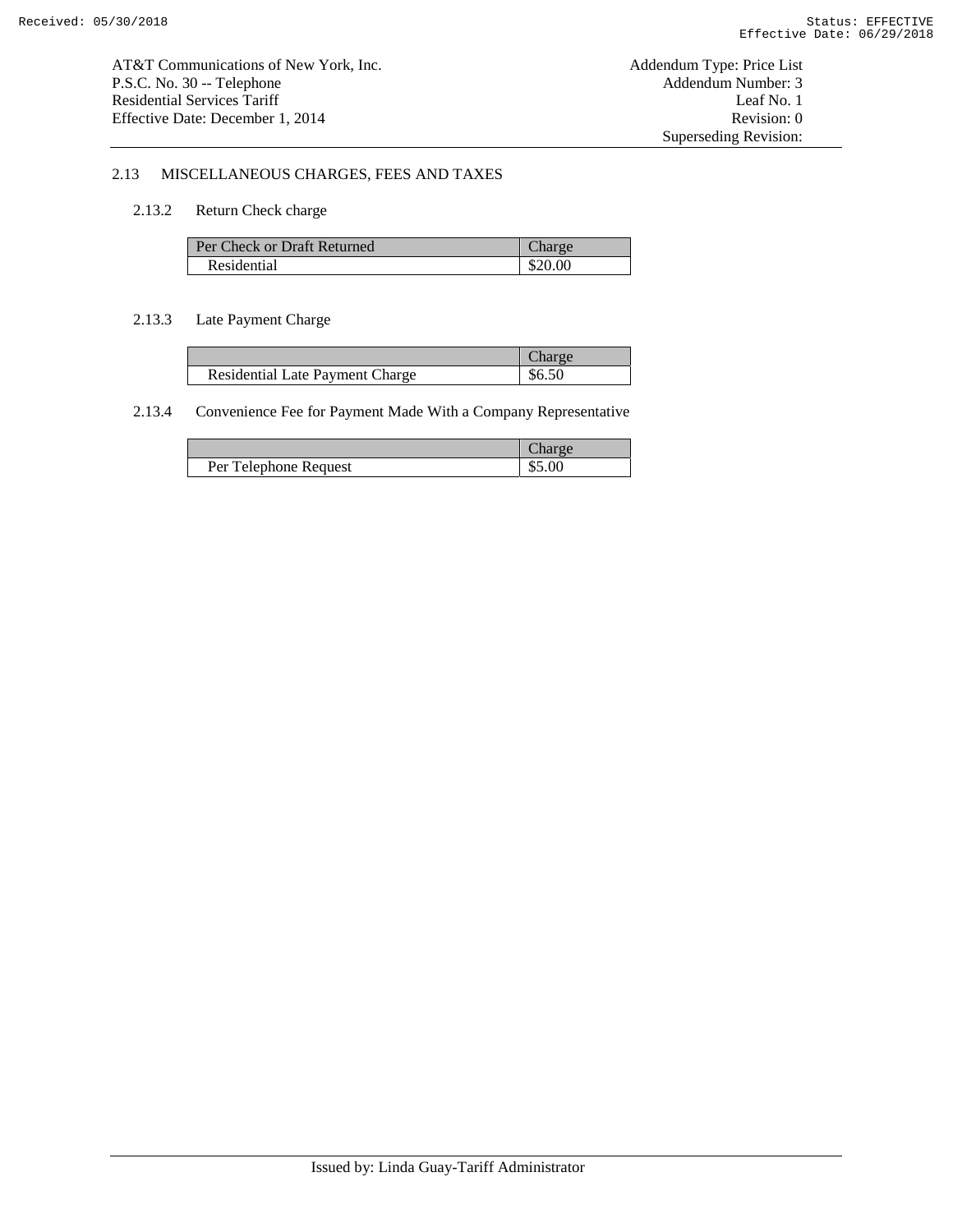| AT&T Communications of New York, Inc. | Addendum Type: Price List |
|---------------------------------------|---------------------------|
| P.S.C. No. 30 -- Telephone            | Addendum Number: 3        |
| Residential Services Tariff           | Leaf No. 2                |
| Effective Date: June 29. 2018         | Revision: 1               |
|                                       | Superseding Revision: 0   |

# 3. CASUAL CALLING SERVICE

#### 3.2 Non-Subscriber 1010288 Service

 See Initial Subscription Service Usage Rate Schedule in Section 4 of this Price List for Non-Subscriber 1010288 Direct Dial Station usage rates.

|                                           | Service Charge |
|-------------------------------------------|----------------|
| Class of service                          | Per Call       |
| Non-Subscriber 1010288 Dial Station Calls | \$2.50         |